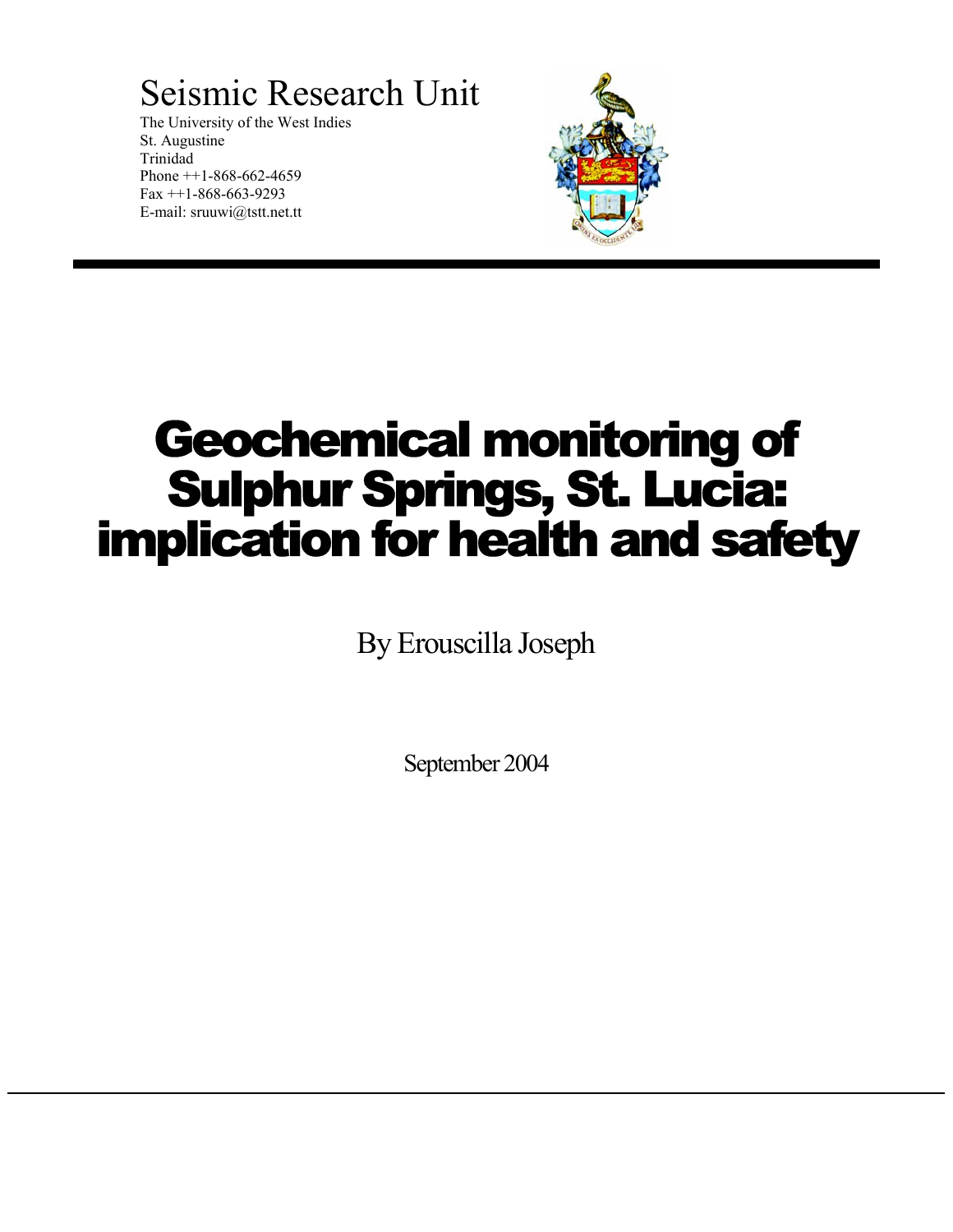# **Introduction**

In September 2002 the management of the Sulphur Springs Park in St. Lucia contacted the Seismic Research Unit indicating their concern regarding the welfare of the staff and patrons using the facility. They were particularly concerned about exposure of individuals to hazardous volcanic gas emissions, and they expressed interest in implementing an effective environmental gas monitoring system to regularly check the level of emissions. This was considered an important contribution towards minimizing risks to the health and safety of persons using the park. The monitoring program would be used in conjunction with an evacuation plan, developed by the National Emergency Management Organization (NEMO), for controlling human activity within Sulphur Springs Park. This report contains advice and recommendations regarding the implementation of such a gas monitoring program.

# Geological setting

St. Lucia is one of the volcanic islands of the Lesser Antilles. It has several areas of geothermal activity of which Sulphur Springs is the most important. Sulphur Springs itself is located within the much larger Soufrière Volcanic Centre. Early workers interpreted the Soufrière area as a caldera that formed over 40,000 years ago at the conclusion of a period of intense volcanic activity (Tomblin 1964). However, age data obtained in the 1980's and new geologic mapping (Roobol et al. 1983) shows that the Soufriere depression probably formed by a combination of flank collapse and down-faulting along NE-SW trending regional faults. Some workers (e.g.(Wohletz et al. 1986)) believe that a little over half the area within the Soufrière depression is occupied by a caldera referred to as the Qualibou caldera. Studies investigating the potential geothermal resources of the Sulphur Springs area (e.g. (UNRFNRE 1989), (LANL 1984), (GENZL 1992)) have revealed that the Sulphur Springs is the surface manifestation of a high-temperature, sub-surface geothermal field with good energy producing potential. A possible magma body beneath the Belfond/Terre Blanche area is believed to be the heat source for the Sulphur Springs geothermal system and the young volcanism of the Soufrière Volcanic Centre (Gandino et al. 1985).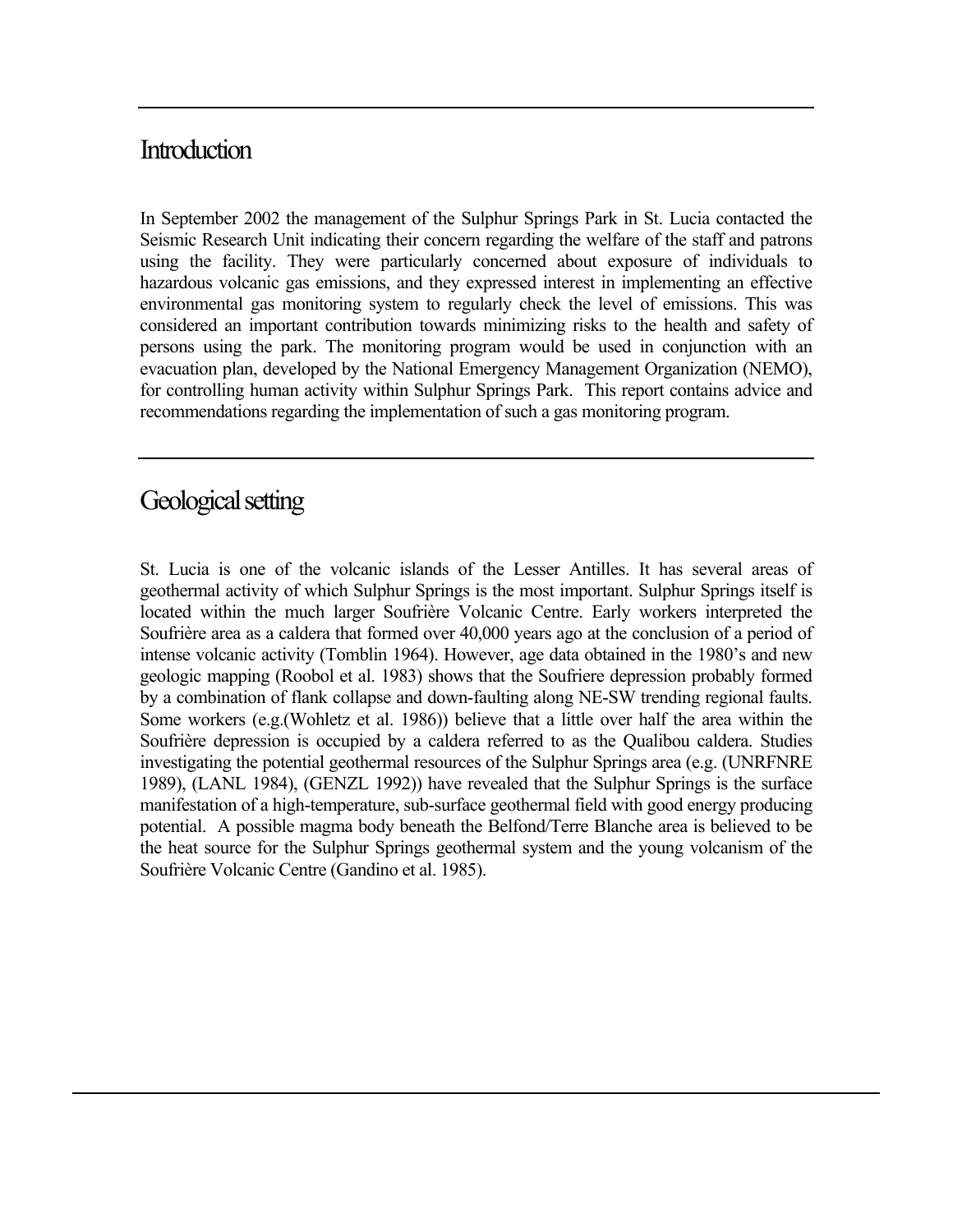# Sulphur Springs

Sulphur Springs is located within the Qualibou caldera on the northeastern flank of Rabot ridge. It consists of an area of strongly hydrothermally altered clay-rich ground approximately 200 x 100 m in size (Lindsay et al. 2002). Current activity in the area is concentrated on the western side of the Sulphur Springs Road, and some smaller features are present on the western edges of Terre Blanche. Geothermal manifestations in the area include numerous hot springs, bubbling mud pools, boiling springs, and fumaroles. Many fumaroles have temperatures of up to  $100^{\circ}$ C or hotter, with temperatures of up to  $172^{\circ}$ C being recorded on occasion. The area beneath the viewing platform, which encompasses Gabriel's crater, does not appear on early maps or photographs of the Sulphur Springs (Robson and Willmore 1955) and is therefore thought to be a relatively recent area of activity (Lindsay et al. 2002).

Figure 1. Sketch map of the Sulphur Springs Geothermal Field, St Lucia, showing the features sampled by the Seismic Research Unit (nb. the names for these features may be different to those used in Saint Lucia). (Question marks indicate areas too dangerous to visit).

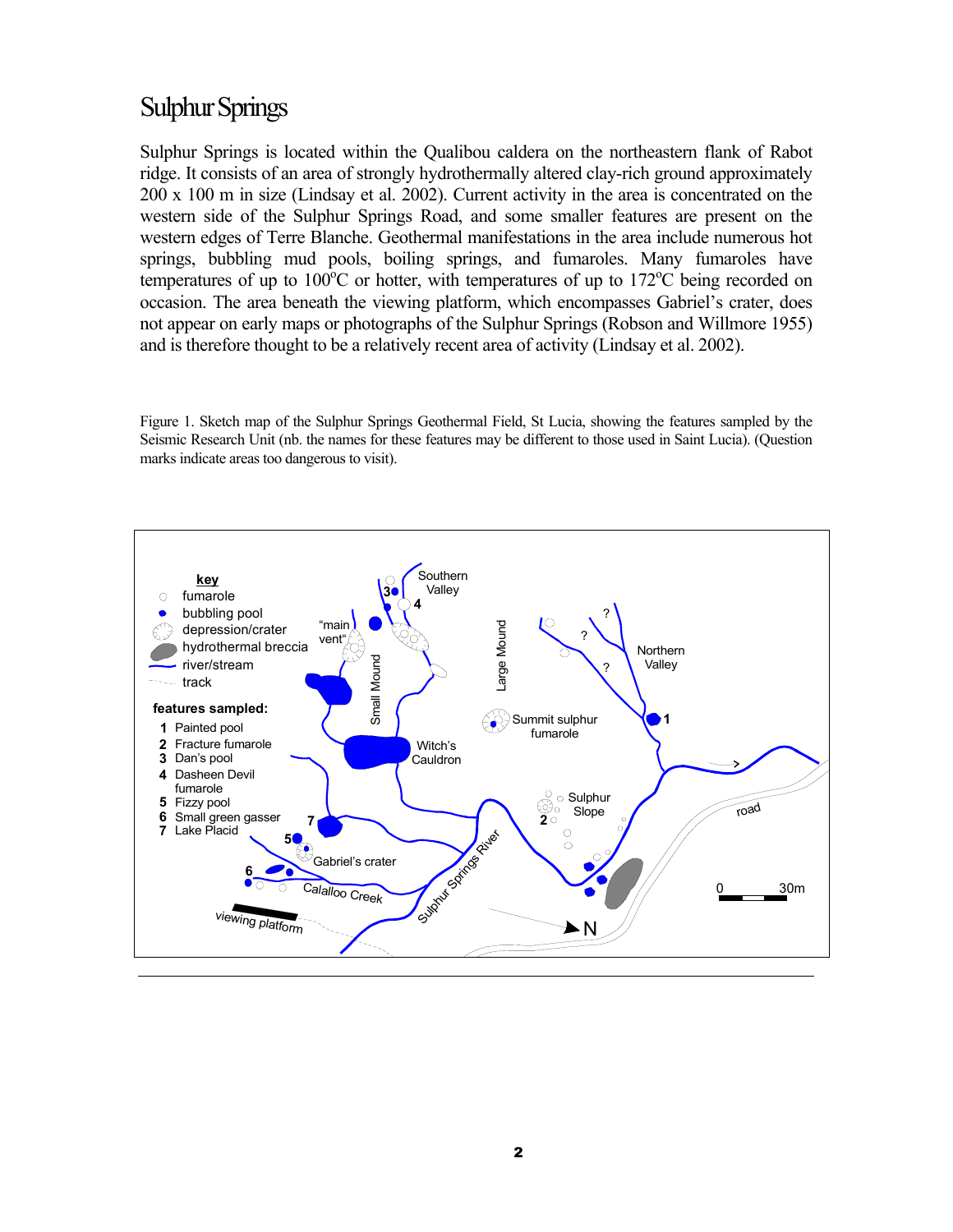# Hazards associated with the geothermal activity at Sulphur Springs

There are a number of dangers associated with an active geothermal field that can impact human life, property, and the environment. Several of these hazardous phenomena are explored in greater detail below.

#### **Landslides**

Acidic waters circulating under geothermal areas induce intense rock alteration that leads to the creation of unstable, soft, clay-rich ground. Such unstable ground is susceptible to slumps or landslides, particularly in geothermal fields located on steep slopes with an absence of vegetation. Earthquakes may also trigger landslides. There is some evidence for recent slumping on the upper slopes of the Sulphur Springs geothermal area near Rabot (Lindsay et al. 2002) and this area is considered to be very unstable. Landslides themselves can alter the underground network of the system, leading to the unblocking of some vents and the sealing of others.

#### **Phreatic and Hydrothermal eruptions**

In addition to the constant, low-level geothermal activity observed at the Sulphur Springs, small phreatic and hydrothermal eruptions might be generated from its craters. Hydrothermal eruptions usually result from local depressurization that allows water to boil and flash to steam. This releases sufficient energy to break up and eject surrounding rocks. Phreatic eruptions, like hydrothermal eruptions, are steam driven but eject more ash than rock and are generally more short lived (Lindsay et al. 2002). The material expelled is ash-like and comprises mud, old altered rock, and mineral fragments. Material expelled in a phreatic or hydrothermal eruption is not juvenile, i.e. these eruptions do not involve fresh magma. In early 2001, minor phreatic eruptions from the fumaroles in Gabriel's crater and the main vent ejected ash-like material that reached the viewing platform and surrounding vegetation. In intense geothermal systems such as Sulphur Springs it is common for boiling mud pools and fumaroles to eject small amount of mud and debris. While these minor phreatic eruptions are considered to be a result of local adjustments in the geothermal system, an increase in their number and intensity may signify the commencement of a genuine magmatic eruption and would need to be closely monitored.

#### **Boiling pools**

Pools of hot water are present in some places beneath the thin crust of ground at Sulphur Springs. In certain areas where the ground has become very soft as a result of alteration by percolating acidic waters, it is very easy to penetrate the crust. In the 1980s there was an incident in which one of the guides at Sulphur Springs was seriously burnt after falling into a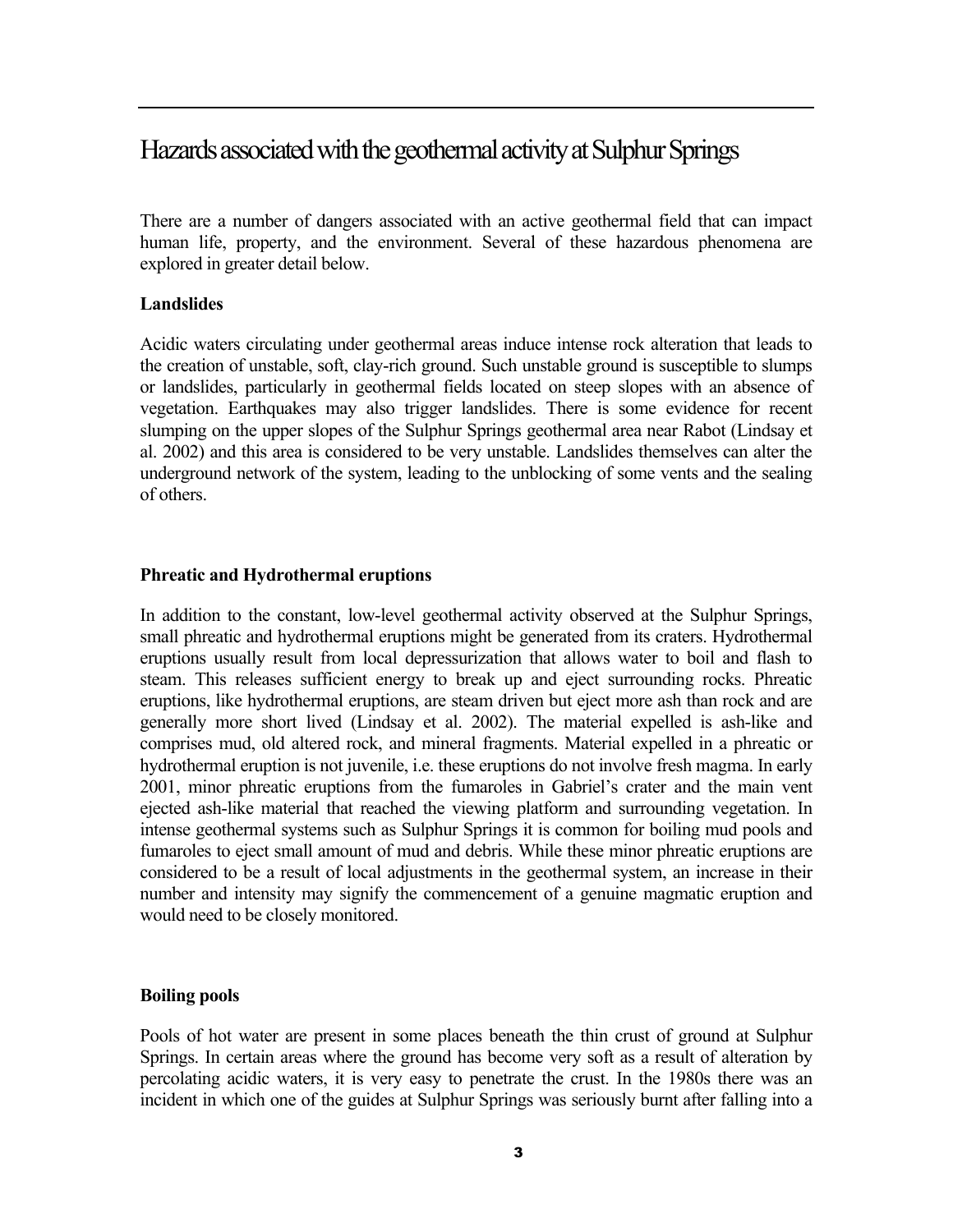hole (Lindsay et al. 2002). It is now the practice of the guides to describe the features of the Springs from the security of the viewing platform without actually walking through the field. It is advisable that activity in geothermal fields such as Sulphur Springs be kept to a minimum and that proper gear be worn at all times (Allen et al. 2000).

#### **Volcanic gases**

Magma contains dissolved gases that are released into the atmosphere during eruptions. Gases are also released from magma that either remains underground or is rising towards the surface. In these instances, gases may escape continually into the atmosphere from the degassing of soil, volcanic vents, fumaroles, and hydrothermal systems. The composition of volcanic gases is dependent on the volcano's eruptive state and type. Volcanic gases are primarily composed of water vapour, carbon dioxide and compounds of sulphur and chlorine. Minor components are carbon monoxide, fluorine, boron compounds, and ammonia. Hazardous gases that are typically found in geothermal areas include carbon dioxide, sulphur dioxide, hydrogen sulphide and carbon monoxide (Miller 1989). These gases can affect human and animal health, property, and the environment in different ways.

#### *Carbon Dioxide (CO2)*

Volcanoes release more than 130 million tones of carbon dioxide into the atmosphere every year (USGS 2001).  $CO<sub>2</sub>$  is a colorless, odorless, tasteless gas that has a vapour density of 1.52  $g/L$  relative to air and its solubility in water at 20 $^{\circ}$ C is 0.04g/L. Its natural balance in air is 0.13%, however, anthropogenic sources are causing an increase in this percentage. This has resulted in its increased contribution toward global warming. In addition, because it is denser than air, it can settle into low-lying areas, depressions and valleys. This can pose a serious hazard and can result in the asphyxiation and death of humans and animals if  $CO<sub>2</sub>$ concentrations are greater than 30%. At a 5% concentration in air, respiratory rates noticeably increase with shortness of breath, headaches, dizziness and sweating observed at 6-10%. Concentrations of 10-15% cause impaired coordination and abrupt muscle contractions, while at 20-30% there is loss of consciousness and convulsions (Hathaway et al. 1991). In addition to being emitted during passive volcanic degassing, in certain circumstances  $CO<sub>2</sub>$  can be released from volcanoes in a density current. Degassing of carbon dioxide through the soil can lead to oxygen deprivation of plant roots resulting in the death of the surrounding vegetation.

#### *Sulphur Dioxide (SO<sub>2</sub>)*

Sulphur dioxide is a colorless gas with a characteristic pungent odor. Its density with respect to air is 2.26 g/L. SO<sub>2</sub> has a solubility of 10 g/L in water at  $20^{\circ}$ C, and is soluble in alcohol, acetic acid, and sulfuric acid. It is corrosive to organic materials and dissolves in water to form sulfurous acid,  $H_2SO_3$ . The negative impacts of  $SO_2$  gas on humans include irritation of the skin, tissues and mucus membranes of the eyes, nose, and throat. It mainly affects the upper respiratory tract and bronchi. The World Health Organization recommends a concentration of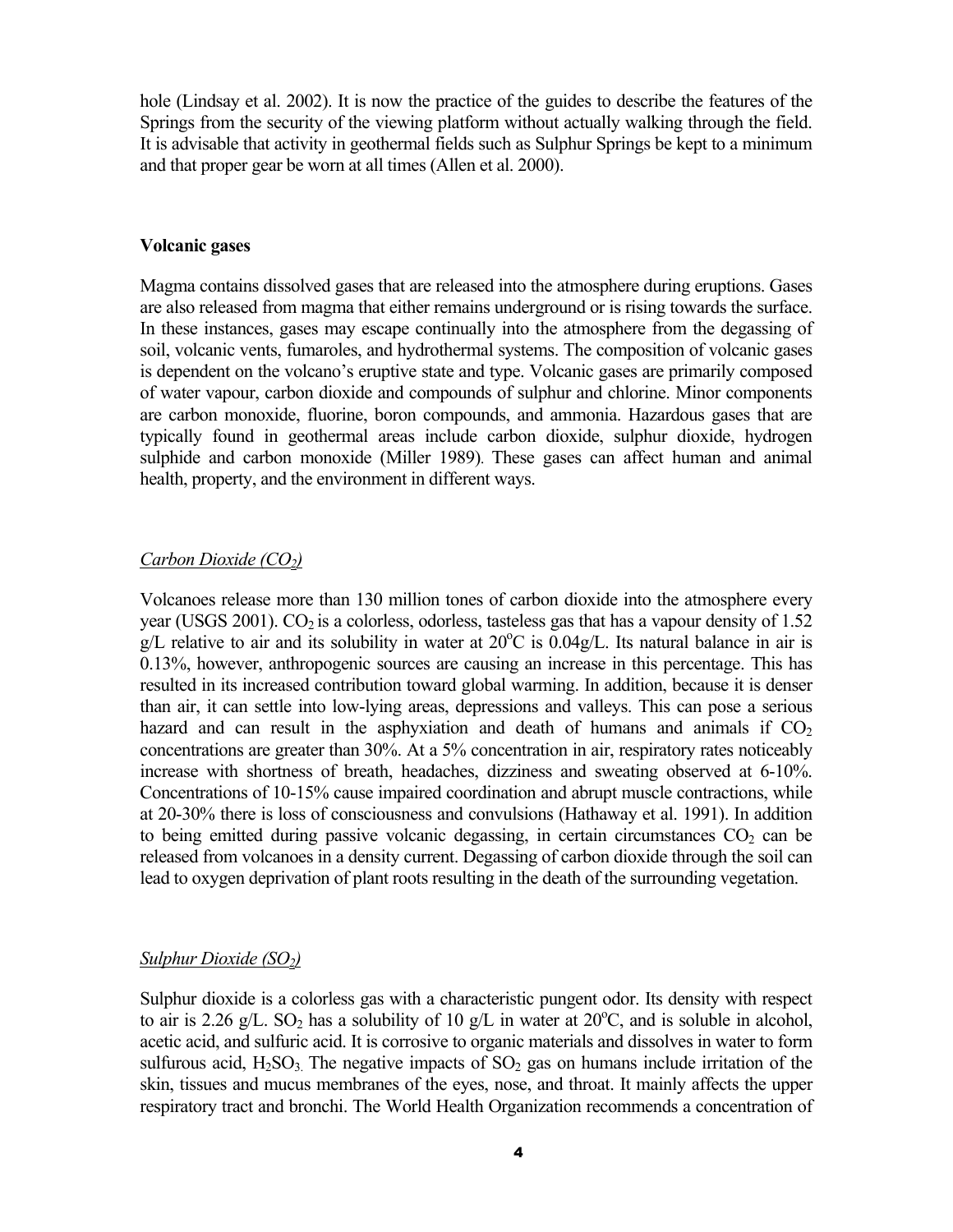no greater than 0.5 parts per million (ppm) over 24 hours for maximum exposure. Emission rates of  $SO<sub>2</sub>$  from an active volcano can range from  $\leq$  tonnes/day to  $>$ 10 million tonnes/day according to the style of volcanic activity as well as the type and volume of magma involved (USGS 2001). The Earth's short term weather patterns are greatly impacted by the influences of  $SO<sub>2</sub>$  (Fischer 1997). Sulphur dioxide emitted into the atmosphere reacts with water vapour to form sulphuric acid  $(H_2SO_4)$ , which condenses in the stratosphere to form fine sulphate aerosols. These aerosols increase the reflection of radiation from the sun back into space and consequently cool the Earth's lower atmosphere or troposphere. They also absorb heat radiated from the Earth thereby warming the stratosphere (McGee et al. 1997).  $H_2SO_4$  is a contributor to acid rain, which can cause harm to humans and animals, destruction of vegetation and the corrosion of concrete and metal structures.

#### *Hydrogen sulphide (H2S)*

Hydrogen sulphide is a colorless, flammable gas with a characteristic offensive odor (rotten eggs). Its density in air is 1.19 g/L and it has a solubility in water of 2.9 g/L. It is highly toxic and has been responsible for numerous fatalities. Exposure to  $20-150$  ppm of  $H_2S$  causes irritation to the eyes and respiratory tract. Symptoms of exposure include headache, fatigue, dizziness, excitement, staggering gait, and diarrhea. In large amounts it results in paralysis of the respiratory center and death. Long-term exposure of low concentrations may cause pharyngitis and bronchitis (Williams-Jones and Rymer 2000). Since it has a higher density than air it may accumulate in caves and depressions and pose a hazard to those who come into contact with the gas.

#### *Carbon Monoxide*

Carbon monoxide is a colorless, odorless gas. It interferes with the ability of blood to transport oxygen to organs and tissue throughout the body (DEQ 2002). Depending on the amount inhaled, this gas can impede coordination, worsen cardiovascular conditions, and produce fatigue, headaches, weakness, confusion, disorientation, nausea, and dizziness. Very high levels can cause death (NSC 2002). The symptoms are sometimes confused with the flu or food poisoning. Fetuses, infants, elderly, and people with heart and respiratory illnesses are particularly at high risk of adverse health effects due to carbon monoxide. It acts by displacing oxygen molecules that are attached to hemoglobin in the blood thereby forming carboxyhemoglobin (COHb), and as a result deprives living tissue of sufficient gas to maintain metabolic function. The guideline values for permissible concentration levels and exposure times listed in the table below were derived based on periods of time-weighted average exposure during which the COHb level of 2.5% in the blood was not exceeded.

#### *Hydrogen Chloride or Hydrochloric acid (HCl)*

Chlorine gas is emitted from volcanoes in the form of hydrochloric acid. It is a colorless gas or fuming liquid with an irritating pungent smell (Williams-Jones and Rymer 2000). Its density is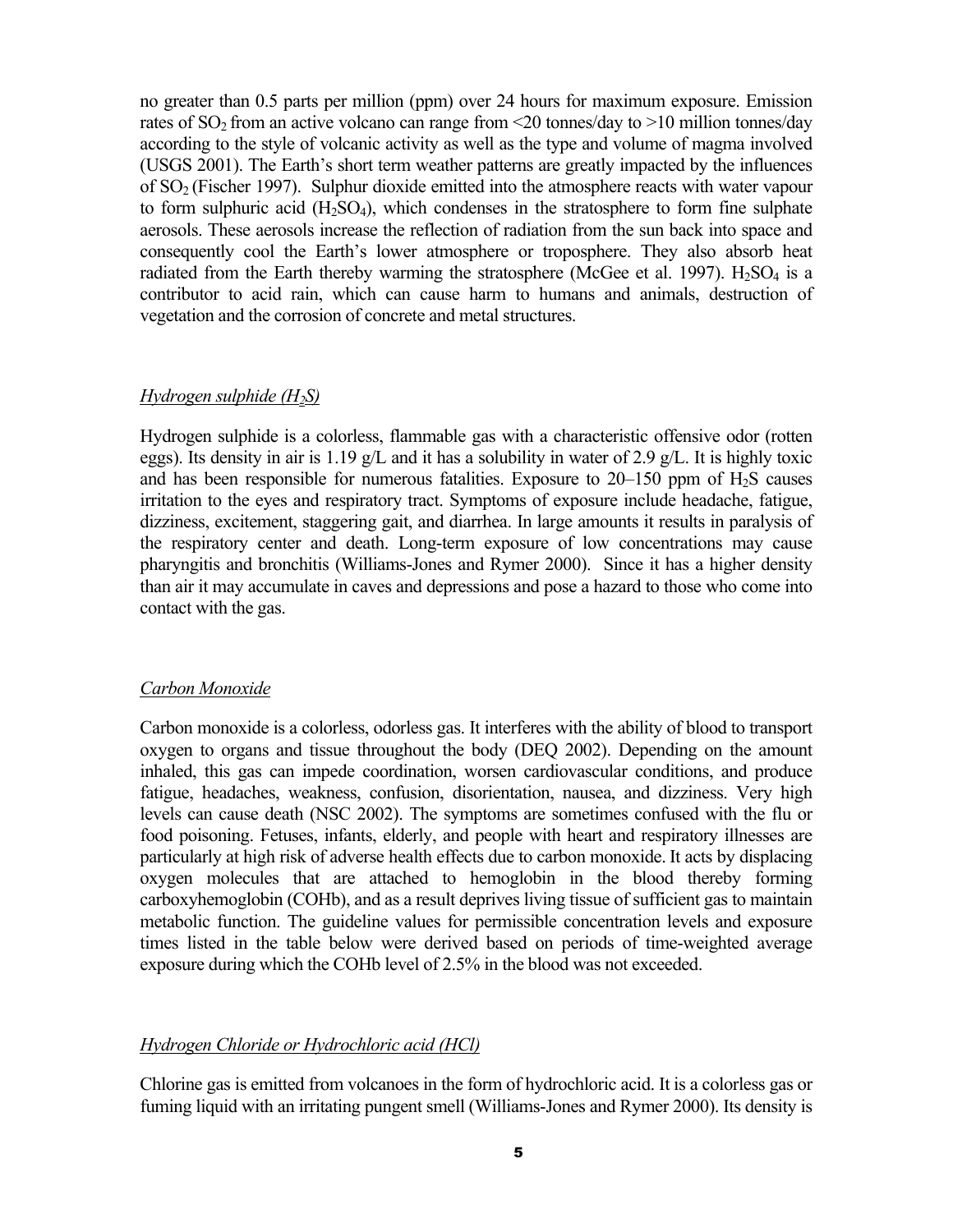1.27 g/L in air and solubility in water is 62 g/L. The odor of HCl gas is detectable at concentrations of 1-5 ppm by most people. Chlorine gas has a negative impact on both humans and the environment. HCl breaks down in the atmosphere to form chlorine and chlorine monoxide (ClO) molecules. The sulphate aerosols in the stratosphere, produced by the reaction of  $SO_2$  with water vapour, act as reaction sites for the breakdown of the HCl. The reactive chlorine produced from volcanic sources acts together with chlorine generated from human activities to destroy ozone (Fischer 1997). This process is a significant contributor to the depletion of ozone in the Earth's ozone layer. The ozone layer is an important shield against harmful ultra-violet (UV) radiation from the sun. Hazardous effects of the harmful UV rays, known as UV-B rays, include damage to cellular DNA in animals and plants. Short-term exposure of individuals to HCl gas include irritation of the mucus membranes of the eyes and respiratory tract coupled with burning, choking, and coughing (Williams-Jones and Rymer 2000). Exposure to concentrations of >35 ppm result in irritation of the throat, breathing difficulties, and skin inflammation. Concentrations >100 ppm cause pulmonary edema, and often laryngeal spasm.

#### *Hydrogen Fluoride (HF)*

Fluorine gas is emitted from volcanoes in the form of an aerosol called hydrogen fluoride. Hydrogen fluoride is a clear, colorless, fuming corrosive liquid or gas. It has a strong irritating smell. Its density in air is 0.7 g/L and is miscible with water in all proportions. Excess exposure of HF to humans cause irritation and corrosion of the skin and mucus membranes. Contact with the eyes will cause burns and can lead to permanent visual impairment if the source is not quickly removed. Inhalation of the vapour may cause ulcers of the upper respiratory tract and concentrations of 50–250 ppm are dangerous for even brief exposures ((Williams-Jones and Rymer 2000)). Prolonged contact with low concentration may lead to changes in bone structure as well as chronic irritation of the nose, throat and lungs. The WHO recommends permissible levels of 3 ppm in air for a period of eight hours. Fluorine can also condense in rain or on ash particles that are deposited on nearby vegetation and in lakes and streams (Fischer 1997). Excess fluorine is dangerous to humans and animals. Eating fluorinecontaminated vegetation poisons animals and can lead to fluorisis. This illness can kill the animals by destroying their bones.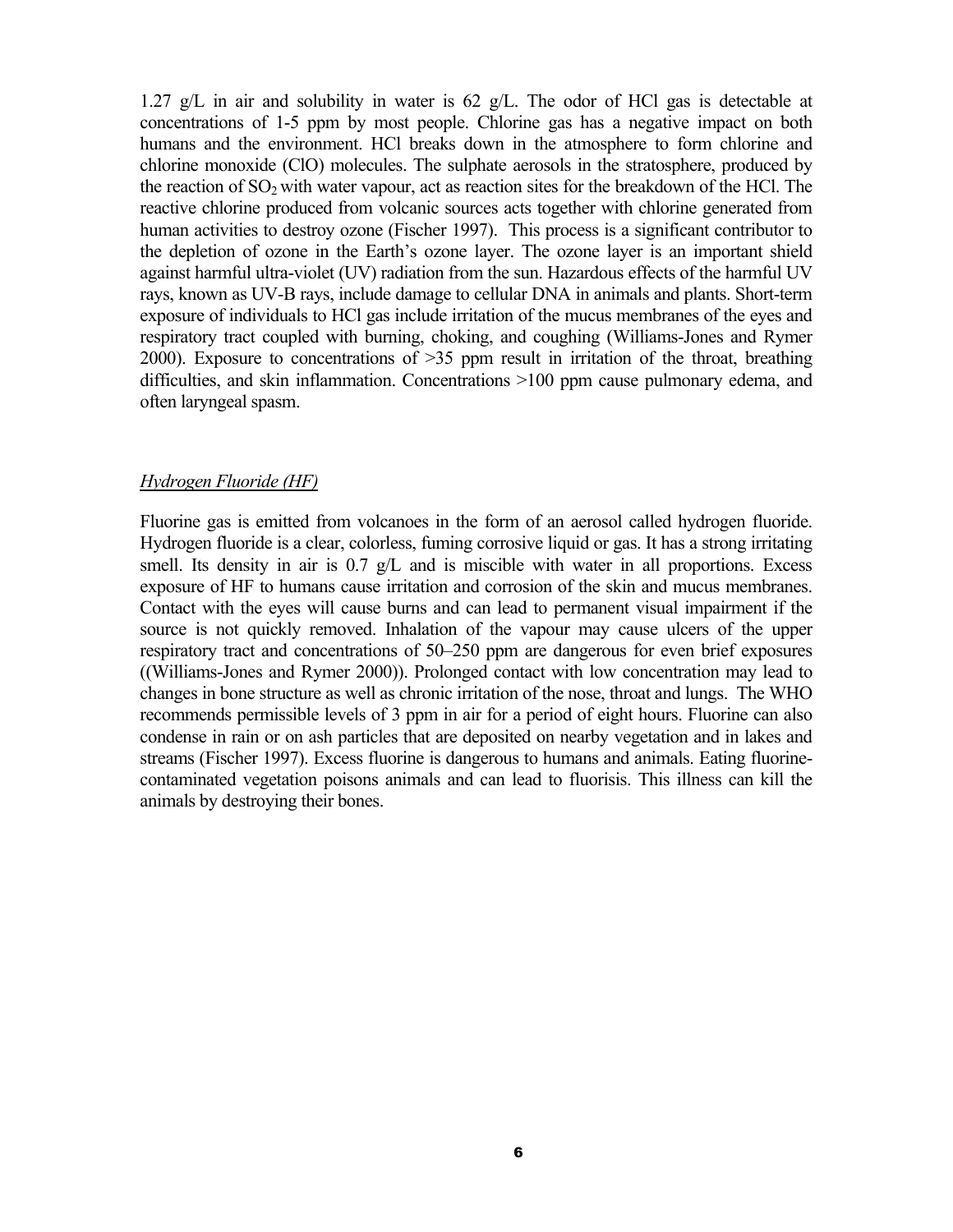# Volcanic gases at Sulphur Springs

The table below lists the main hazardous gases present at Sulphur Springs and their permissible levels of exposure, and briefly describes their impact on human health.

| <b>GAS SPECIES</b>                                 |             | <b>CARBON</b><br><b>DIOXIDE</b>                                                      | <b>HYDROGEN</b><br><b>SULPHIDE</b>                                                 | <b>SULPHUR</b><br><b>DIOXIDE</b>                                                          | <b>HYDROGEN</b><br><b>CHLORIDE</b>                                                                                                      | <b>HYDROGEN</b><br><b>FLUORIDE</b>                                                                      |
|----------------------------------------------------|-------------|--------------------------------------------------------------------------------------|------------------------------------------------------------------------------------|-------------------------------------------------------------------------------------------|-----------------------------------------------------------------------------------------------------------------------------------------|---------------------------------------------------------------------------------------------------------|
| <b>OCCUPATIONAL</b><br><b>EXPOSURE</b>             | 15 MIN      | 5000                                                                                 | 10                                                                                 | 5                                                                                         | 5                                                                                                                                       | 50                                                                                                      |
| LIMIT (ppm)                                        | <b>8 HR</b> | 15000                                                                                | 15                                                                                 | $\sqrt{2}$                                                                                | $\overline{a}$                                                                                                                          | $\overline{3}$                                                                                          |
| AIR QUALITY STANDARD                               |             |                                                                                      | $7$ ug/m $(30 \text{ min})$                                                        | 100 ppb<br>$(15 \text{ min})$                                                             |                                                                                                                                         |                                                                                                         |
| <b>DETECTION LEVEL</b><br>(ODOUR) (ppm)            |             | 50000                                                                                | 0.02                                                                               | $\mathbf{1}$                                                                              | 0.8                                                                                                                                     |                                                                                                         |
| <b>SEVERE SENSORY</b><br>IRRITATION (humans) (ppm) |             |                                                                                      | 100                                                                                | 120                                                                                       | 100                                                                                                                                     | 120                                                                                                     |
| 30 minute lethal concentration<br>(mammals) (ppm)  |             | 15%                                                                                  | 1000                                                                               | $300 - 500$                                                                               | $1600 - 6000$                                                                                                                           | $900 - 3600$                                                                                            |
| ERPG-1                                             |             | L,                                                                                   | 0.1                                                                                | 0.3                                                                                       | 3.0                                                                                                                                     | 3.0                                                                                                     |
| ERPG-2                                             |             | L,                                                                                   | $\overline{\phantom{a}}$                                                           | 3.0                                                                                       | 10.0                                                                                                                                    | 20.0                                                                                                    |
| ERPG-3                                             |             | $\overline{a}$                                                                       | 0.3                                                                                | 15.0                                                                                      | 30.0                                                                                                                                    | 100.0                                                                                                   |
| <b>ASSOCIATED HEALTH</b><br><b>EFFECTS</b>         |             | Headaches,<br>sweating,<br>shortness of<br>breath, rapid<br>breathing,<br>drowsiness | Eye and upper<br>respiratory tract<br>irritation, headaches,<br>dizziness, fatigue | Irritation of<br>eyes and<br>respiratory<br>tract, coughing,<br>breathing<br>difficulties | Irritation of mucus<br>membranes,<br>choking and<br>coughing.<br>Prolonged<br>exposure may lead<br>to erosion of teeth<br>and skin rash | Irritation and corrosion of<br>the skin and mucus<br>membranes. Irritant to<br>nose, throat, and lungs. |

Table 1. Recommended Permissible levels and effects on human health**<sup>1</sup>** .

**1** Adapted from the book "Hunter's Diseases of Occupations" 9<sup>th</sup> ed. (Baxter 2000).

ERPG – 1 Capable of causing mild, transient and reversible effects.

ERPG – 2 Concentrations may cause irreversible effects.

ERPG – 3 Concentrations are considered life threatening.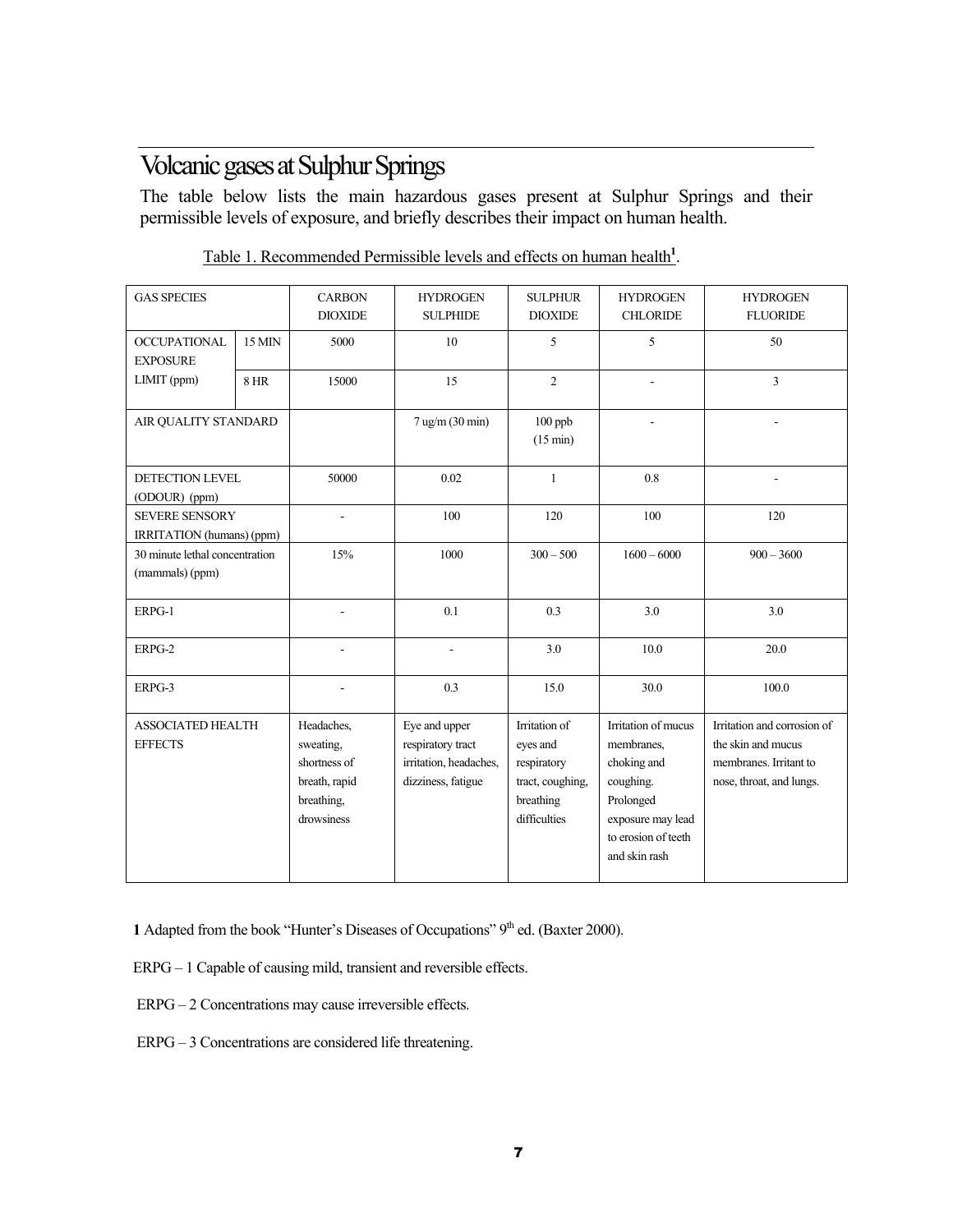# Emissions Monitoring at Sulphur Springs Park

In November 2002 Ms. E. Joseph and Dr. Jan Lindsay visited the Sulphur Springs Park as part of an ongoing geothermal monitoring program. On this visit we were allowed the use of a Toxic Rae Meter that had been purchased by the Soufrière Foundation for emissions monitoring of the Sulphur Springs Park. Mr. Alexander told us that the unit was purchased on the advice of Prof. Dale Morgan, of the Massachusetts Institute of Technology, in response to his concerns about the health of the staff and visitors of the Park. The meter has the capability of monitoring several gases including carbon monoxide, hydrogen sulphide, sulphur dioxide, nitrogen dioxide, ammonia, and chlorine. It operates with the use of specific gas sensors that can be interchanged. The Foundation is currently in possession of three sensors: carbon monoxide, hydrogen sulphide, and sulphur dioxide. The meter has the ability to give real time measurements, time weighted average and short-term exposure level as well as the peak value recorded of the toxic gas concentrations being investigated. It can also activate an alarm signal whenever the exposure exceeds preset limits. Dr. Peter Baxter, a leading expert on hazardous gas emissions and its effect on humans, advised us that the main gas of concern in geothermal areas is sulphur dioxide. This may be because  $SO<sub>2</sub>$  causes adverse effects in humans even at low levels. With this in consideration we monitored  $SO<sub>2</sub>$  concentrations using the Toxic Rae meter to test its sensitivity and suitability for monitoring purposes. Our investigations in the Park required that we actually work in the geothermal field itself and not be confined to the visitor viewing platforms. As a result we were much closer to the actual sources of gas emissions at the Park. The table below lists the results of gas monitoring during our investigation.

| Specific reading taken                                                | DAY 1 (14.11.02)<br><b>Concentration (ppm)</b> | DAY 2 (15.11.02)<br><b>Concentration (ppm)</b> |
|-----------------------------------------------------------------------|------------------------------------------------|------------------------------------------------|
| Instantaneous (actual gas concentration<br>at the time)               | 0.0                                            | 0.0                                            |
| Stel (average concentration over last 15)<br>minutes)                 | 0.0                                            | 0.0                                            |
| TWA (accumulated average over 8<br>hours)                             | 0.0                                            | 0.0                                            |
| Peak (Maximum gas concentration)                                      | 3.5                                            | 6.3                                            |
| Run time in <b>hours</b> (accumulated time<br>since unit switched on) | 17.5                                           | 1.6                                            |

Table 2. Results of Sulphur Dioxide monitoring at Sulphur Springs Park (November 2002)

The results indicated above were recorded at the end of each sampling trip to the Park. On day 1 the unit was also left to record  $SO_2$  concentrations during the night. The peak observed on day 2 was recorded from gaseous emissions at "fracture fumarole" on Sulphur slope (Fig. 1). It should be noted that while the peaks recorded on both days were well over 0.5 ppm, the TWA reading remained at 0 ppm indicating no seriouslong term risk. However, short-term exposure to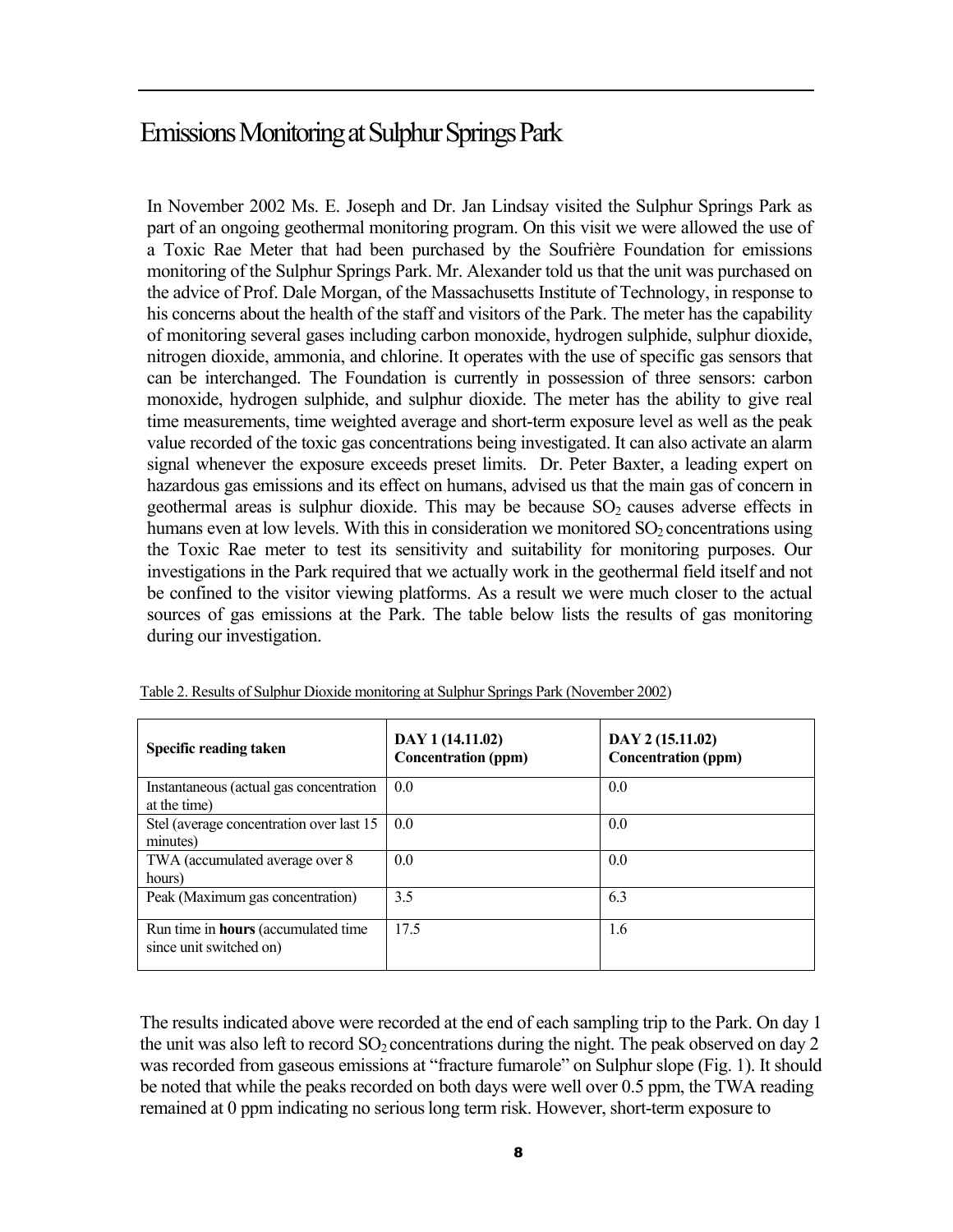concentrations of 6 ppm is known to trigger asthma attacks in asthmatics and a lot of nonasthmatics if they exercise (Baxter 2002).

Mr. Alexander informed us that in the past, staff used to regularly monitor gas emissions using the H2S sensor during their tours. This monitoring was discontinued due to malfunctioning of the meter, which has subsequently been repaired.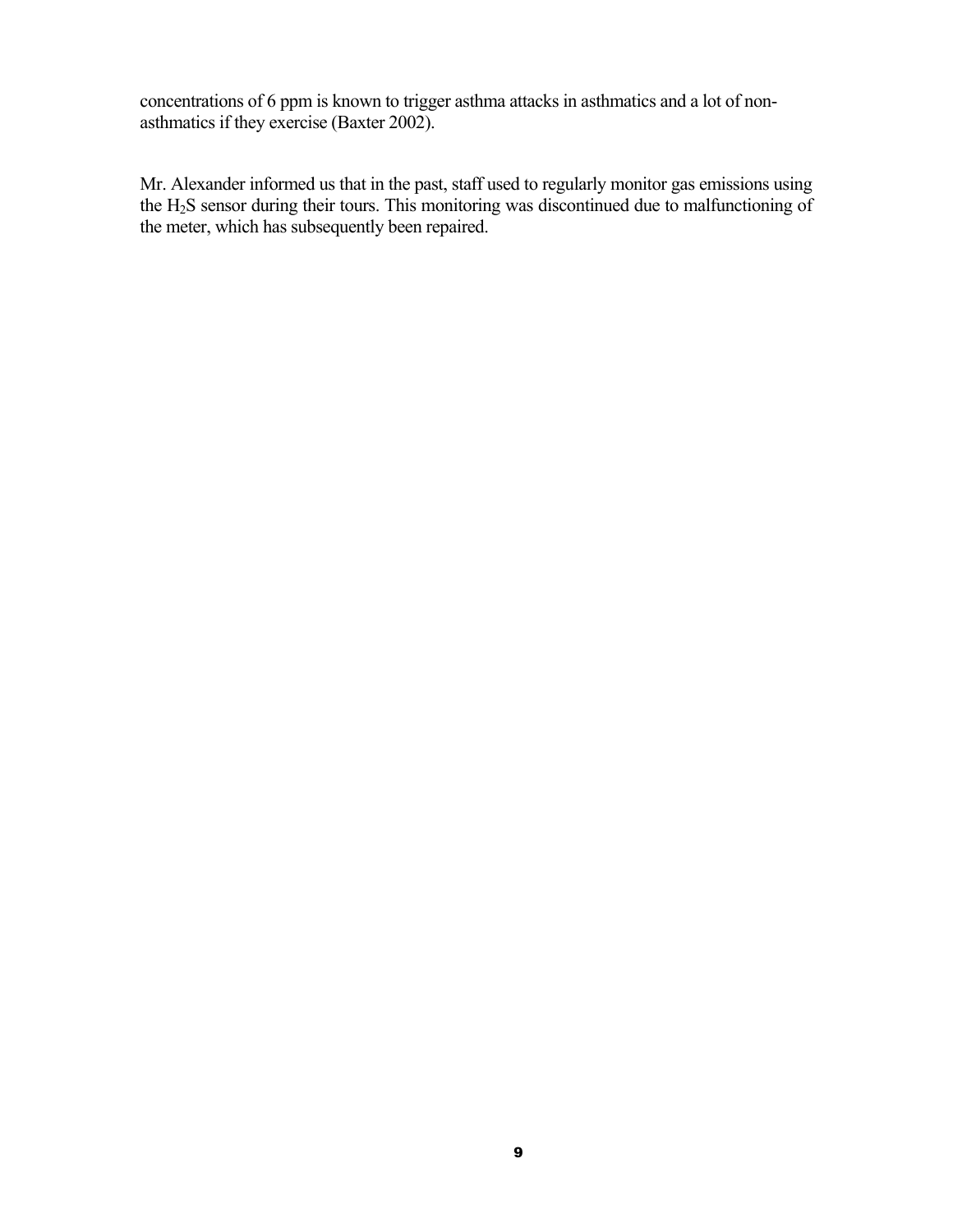# Recommendations

Based on our knowledge of the hydrothermal emissions at Sulphur Springs Park and the capabilities of the Toxic Rae meter owned by the Park's management, we recommend that its use be continued. The primary gas monitored should be sulphur dioxide, for reasons explained earlier; however checks of hydrogen sulphide and carbon monoxide should also be maintained. The method of monitoring used in the past (frequency and location of measurements) as recommended by Prof. Dale Morgan should be continued. The table presented in this document should be consulted to ensure that concentrations remain within acceptable limits. If concentrations exceed acceptable limits, then steps should be taken to reduce exposure to the emissions. The Seismic Research Unit should also be contacted, as large increases in emissions or gas concentrations may indicate changes in the underlying magmatic system.

We also strongly recommend that the Soufrière Foundation consult Dr. Peter Baxter on matters relating to the health of visitors and staff that are exposed to emissions at the Park. He would be able to provide detailed information concerning the frequency of medical check ups for the staff, what tests are most relevant, and what actions should be taken in individuals that may be negatively affected. He could also give advice on any suitable alternative monitoring techniques given his experience of monitoring emissions at active volcanic and geothermal areas around the world.

Dr. Baxter is expected to visit Montserrat in the near future. If arrangements can be made during this visit for him to travel from Montserrat to St. Lucia he would be very willing to visit the Soufriere Foundation and look into the conditions at the Sulphur Springs Park. His contact details are as follows:

> Dr Peter J Baxter Institute of Public Health University of Cambridge Robinson Way Cambridge CB2 2SR

> Phone +44 1223 336590 Fax +44 1223 336584

pjb21@medschl.cam.ac.uk.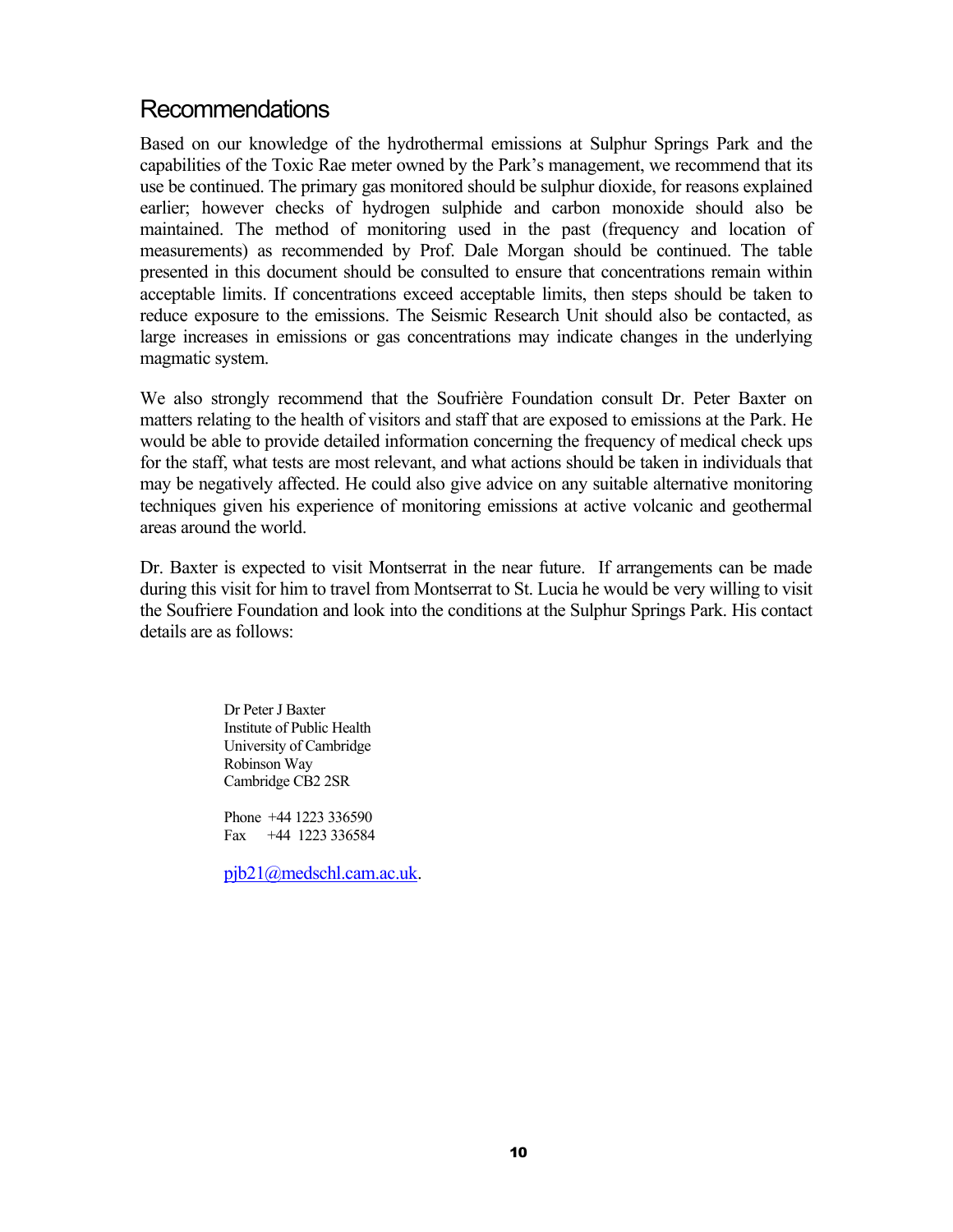#### REFERENCES

- Allen, A. G., P. J. Baxter, and C. J. Ottley. 2000. Gas and particles emissions from Soufrière Hills Volcano, Montserrat, West Indies: characterization and health hazard assessment. *Bull. Volcanology* 2000 (62): 8 - 19.
- Baxter, Peter. 2000. Gases. In *Hunter's diseases of occupation*, edited by J. M. Harrington. London: Arnold.

. 2002. St. Lucia Sulphur Springs. St. Augustine, 12th November 2002.

- DEQ, Department of Environmental Quality. 2002. *Meet the Air Pollutants* [Internet]. DEQ 2002 [cited 30th October 2002]. Available fromwww.deq.state.id.us.
- Fischer, Richard. 2002. *Effects of Volcanic Gases* [Internet] 1997 [cited 30th October 2002]. Available from http://magic.geol.uscb.edu/~fischer/gas.htm.
- Gandino, A, F. Piovesana, R. Rossi, and L. Zan. 1985. Preliminary evaluation of Soufriere geothermal field, St. Lucia (Lesser Antilles). *Geothermics* 14 (4): 577-590.
- GENZL. 1992. St. Lucia Geothermal Project. Well-2 discharge testing, well safety evaluation and resources assessment: St. Lucia Electricity Services Ltd. (LUCELEC).
- Hathaway, G.L., N.H. Proctor, J.P. Hughes, and M.L. Fischman. 1991. *Proctor and Hughes' chemical hazards of the workplace*. 3rd ed. New York: Van Nostraud Reinhold.
- LANL. 1984. Report of St. Lucia Geothermal Resources: Los Alamos National Laboratory.
- Lindsay, J., J. David, J. Shepherd, and J. Ephraim. 2002. Volcanic Hazard Assessment for St. Lucia, Lesser Antilles. Unpublished report presented to the Government of St. Lucia, August 2002.
- McGee, Kenneth, Michael Doukas, Richard Kessler, and Terrance Gerlach. 1997. Impact of Volcanic Gases on Climate, the Environment, and People. *U.S. Geological Survey Open-File Report* 97 (262).
- Miller, Dan. 2002. *Potential Hazards from Future Eruptions in California*. United States Geological society 1989 [cited 30th October 2002]. Available from http://vulcan.wr.usgs.gov/Glossary/Emissions/description\_gas\_fumaroles.html
- NSC, National Safety Council. 2002. *Carbon Monoxide* [Internet]. NSC, 1st February 2002 [cited 30th October 2002]. Available from www.nsc.org.

.

- Robson, G. R., and P.L. Willmore. 1955. Some heat measurements in West Indian soufrieres. *Bulletin of Volcanology*: 13-39.
- Roobol, M. J., J. V. Wright, and A. L. Smith. 1983. Calderas or gravity-slide structures in the Lesser Antilles island arc? *Journal of Volcanology and Geothermal Research.* 19 (1-2): 121-134.
- Tomblin, J.F. 1964. The Volcanic History and Petrology of the Soufriere region, St. Lucia. Unpublished PhD thesis, University of Oxford.
- UNRFNRE, United Nations Revolving Fund for Natural Resources. 1989. St. Lucia geothermal exploration project. Final Report Volume II, Wells SL-1 and SL-2.
- USGS. 2002. *Volcanic Gases and Their Effects* [Internet]. United States Geological Society (USGS) 2001 [cited 30th October 2002]. Available from http://volcanoes.usgs.gov.Hazards/What/VolGas/volgas.html